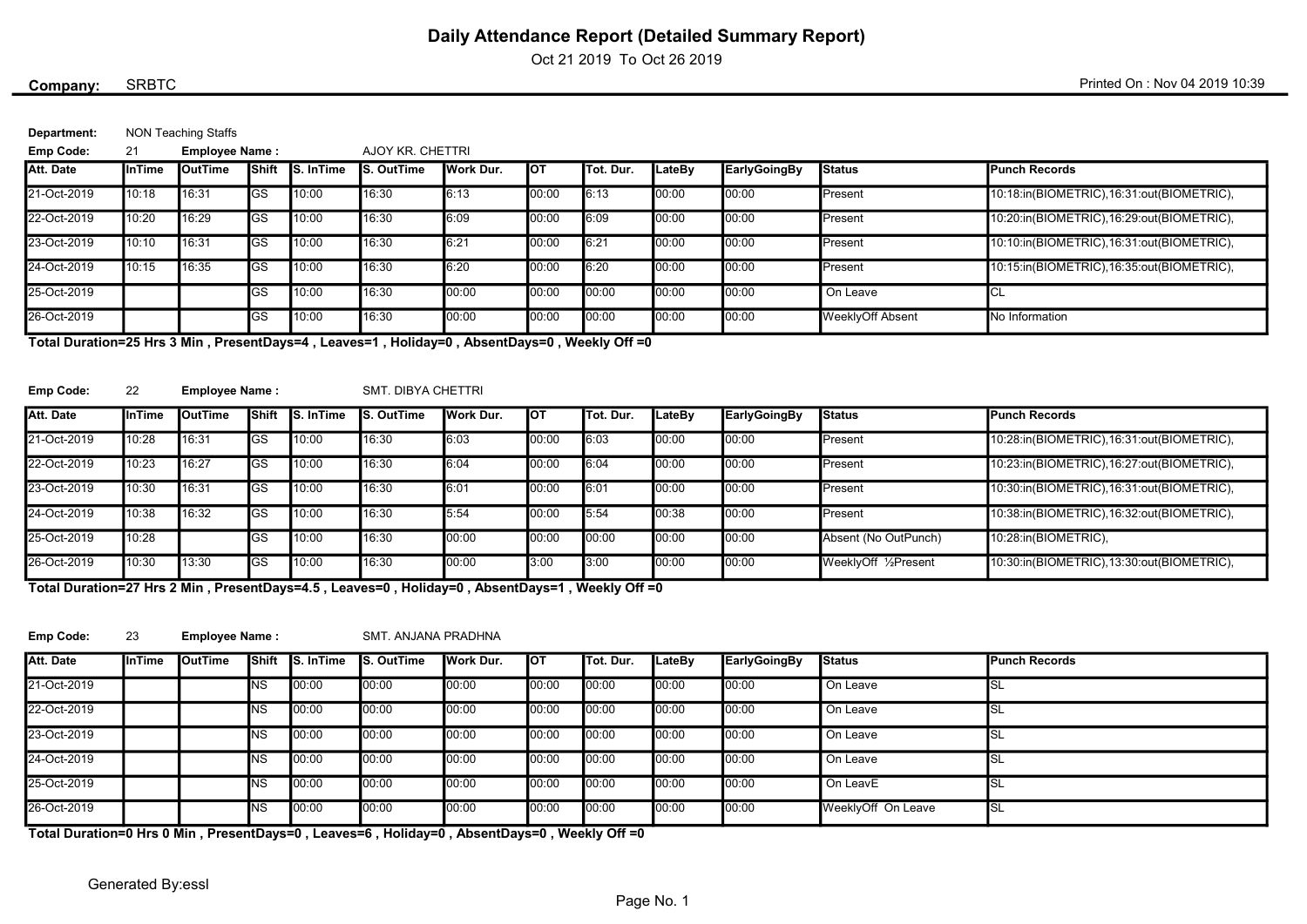Oct 21 2019 To Oct 26 2019

## SRBTC

Company: SRBTC SRBTC SRBTC SALL AND A 2019 10:39

| Emp Code: |  | <b>Employee Name:</b> | SHRI KALDEN LEPCHA |
|-----------|--|-----------------------|--------------------|
|-----------|--|-----------------------|--------------------|

| Att. Date   | <b>InTime</b> | <b>I</b> OutTime | Shift | <b>S.</b> InTime | S. OutTime | Work Dur. | Іот    | ITot. Dur. | <b>LateBy</b> | <b>EarlyGoingBy</b> | <b>Status</b>        | Punch Records                             |
|-------------|---------------|------------------|-------|------------------|------------|-----------|--------|------------|---------------|---------------------|----------------------|-------------------------------------------|
| 21-Oct-2019 |               |                  | NS    | 00:00            | 00:00      | 00:00     | IO0:00 | 00:00      | 00:00         | 00:00               | On Leave             |                                           |
| 22-Oct-2019 | 10:10         | 16:29            | GS    | 10:00            | 16:30      | 6:19      | 00:00  | 6:19       | 00:00         | 00:00               | <b>I</b> Present     | 10:10:in(BIOMETRIC),16:29:out(BIOMETRIC), |
| 23-Oct-2019 | 09:59         | 16:29            | GS    | 10:00            | 16:30      | 6:30      | 00:00  | 6:30       | 00:00         | 00:00               | <b>I</b> Present     | 09:59:in(BIOMETRIC),16:29:out(BIOMETRIC), |
| 24-Oct-2019 | 09:52         | 16:30            | GS    | 10:00            | 16:30      | 6:31      | 00:00  | 6:31       | 00:00         | 00:00               | <b>I</b> Present     | 09:52:in(BIOMETRIC),16:30:out(BIOMETRIC), |
| 25-Oct-2019 | 09:56         | 13:13            | GS    | 10:00            | 16:30      | 3:14      | 00:00  | l3:14      | 00:00         | 3:16                | l ½Present           | 09:56:in(BIOMETRIC),13:13:out(BIOMETRIC), |
| 26-Oct-2019 | 10:36         | 13:31            | GS    | 10:00            | 16:30      | 00:00     | 2:55   | 2:55       | 00:00         | 00:00               | WeeklyOff 1/2Present | 10:36:in(BIOMETRIC),13:31:out(BIOMETRIC), |

Total Duration=25 Hrs 29 Min , PresentDays=4 , Leaves=1 , Holiday=0 , AbsentDays=0.5 , Weekly Off =0

| <b>Emp Code:</b> |  | <b>Employee Name:</b> | SHRI ANIL KR. BHITRIKOTY |
|------------------|--|-----------------------|--------------------------|
|------------------|--|-----------------------|--------------------------|

| Att. Date   | <b>InTime</b> | <b>I</b> OutTime | <b>I</b> Shift | <b>S.</b> InTime | <b>S. OutTime</b> | Work Dur. | Іот   | ITot. Dur. | LateBv | EarlyGoingBy | <b>I</b> Status         | <b>IPunch Records</b>                                         |
|-------------|---------------|------------------|----------------|------------------|-------------------|-----------|-------|------------|--------|--------------|-------------------------|---------------------------------------------------------------|
| 21-Oct-2019 | 10:13         | 15:25            | <b>IGS</b>     | 10:00            | 16:30             | 5:11      | 00:00 | 5:11       | 00:00  | 1:05         | <b>Present</b>          | 10:13:in(BIOMETRIC),15:24:out(BIOMETRIC),15:25<br>(PIOMETDIC) |
| 22-Oct-2019 |               |                  | <b>GS</b>      | 10:00            | 16:30             | 00:00     | 00:00 | 00:00      | 00:00  | 00:00        | <b>Absent</b>           | No Information                                                |
| 23-Oct-2019 | 09:57         | 15:31            | IGS            | 10:00            | 16:30             | 5:32      | 00:00 | 5:32       | 00:00  | 00:58        | <b>Present</b>          | 09:57:in(BIOMETRIC),15:31:out(BIOMETRIC),                     |
| 24-Oct-2019 | 09:52         | 15:48            | GS             | 10:00            | 16:30             | 5:49      | 00:00 | 5:49       | 00:00  | 00:41        | <b>Present</b>          | 09:52:in(BIOMETRIC),15:48:out(BIOMETRIC),                     |
| 25-Oct-2019 | 10:07         | 16:08            | IGS            | 10:00            | 16:30             | 6:01      | 00:00 | 6:01       | 00:00  | 00:00        | <b>I</b> Present        | 10:07:in(BIOMETRIC), 16:08:out(BIOMETRIC),                    |
| 26-Oct-2019 |               |                  | GS             | 10:00            | 16:30             | 00:00     | 00:00 | 00:00      | 00:00  | 00:00        | <b>WeeklyOff Absent</b> | No Information                                                |

Total Duration=22 Hrs 33 Min , PresentDays=4 , Leaves=0 , Holiday=0 , AbsentDays=1 , Weekly Off =0

Emp Code: 26

Employee Name : SHRI SARAN GURUNG

| Att. Date   | <b>I</b> InTime | <b>I</b> OutTime | Shift | <b>I</b> S. InTime | <b>S. OutTime</b> | <b>I</b> Work Dur. | Іот   | lTot. Dur. | <b>ILateBv</b> | EarlyGoingBy | <b>Status</b>           | <b>Punch Records</b>                       |
|-------------|-----------------|------------------|-------|--------------------|-------------------|--------------------|-------|------------|----------------|--------------|-------------------------|--------------------------------------------|
| 21-Oct-2019 | 10:06           | 16:23            | IGS   | 10:00              | 16:30             | 6:17               | 00:00 | 6:17       | 00:00          | 00:00        | Present                 | 10:06:in(BIOMETRIC), 16:23:out(BIOMETRIC), |
| 22-Oct-2019 | 10:23           | 16:27            | IGS   | 10:00              | 16:30             | 6:04               | 00:00 | 6:04       | 00:00          | 00:00        | <b>I</b> Present        | 10:23:in(BIOMETRIC), 16:27:out(BIOMETRIC), |
| 23-Oct-2019 | 10:10           | 16:28            | IGS   | 10:00              | 16:30             | 6:18               | 00:00 | 6:18       | 00:00          | 00:00        | <b>I</b> Present        | 10:10:in(BIOMETRIC), 16:28:out(BIOMETRIC), |
| 24-Oct-2019 |                 |                  | lGS   | 10:00              | 16:30             | 00:00              | 00:00 | 00:00      | 00:00          | 00:00        | <b>Absent</b>           | No Information                             |
| 25-Oct-2019 | 10:02           | 16:08            | IGS   | 10:00              | 16:30             | 6:06               | 00:00 | 6:06       | 00:00          | 00:00        | <b>I</b> Present        | 10:02:in(BIOMETRIC), 16:08:out(BIOMETRIC), |
| 26-Oct-2019 |                 |                  | lGS   | 10:00              | 16:30             | 00:00              | 00:00 | 00:00      | 00:00          | 00:00        | <b>WeeklyOff Absent</b> | No Information                             |

Total Duration=24 Hrs 45 Min , PresentDays=4 , Leaves=0 , Holiday=0 , AbsentDays=1 , Weekly Off =0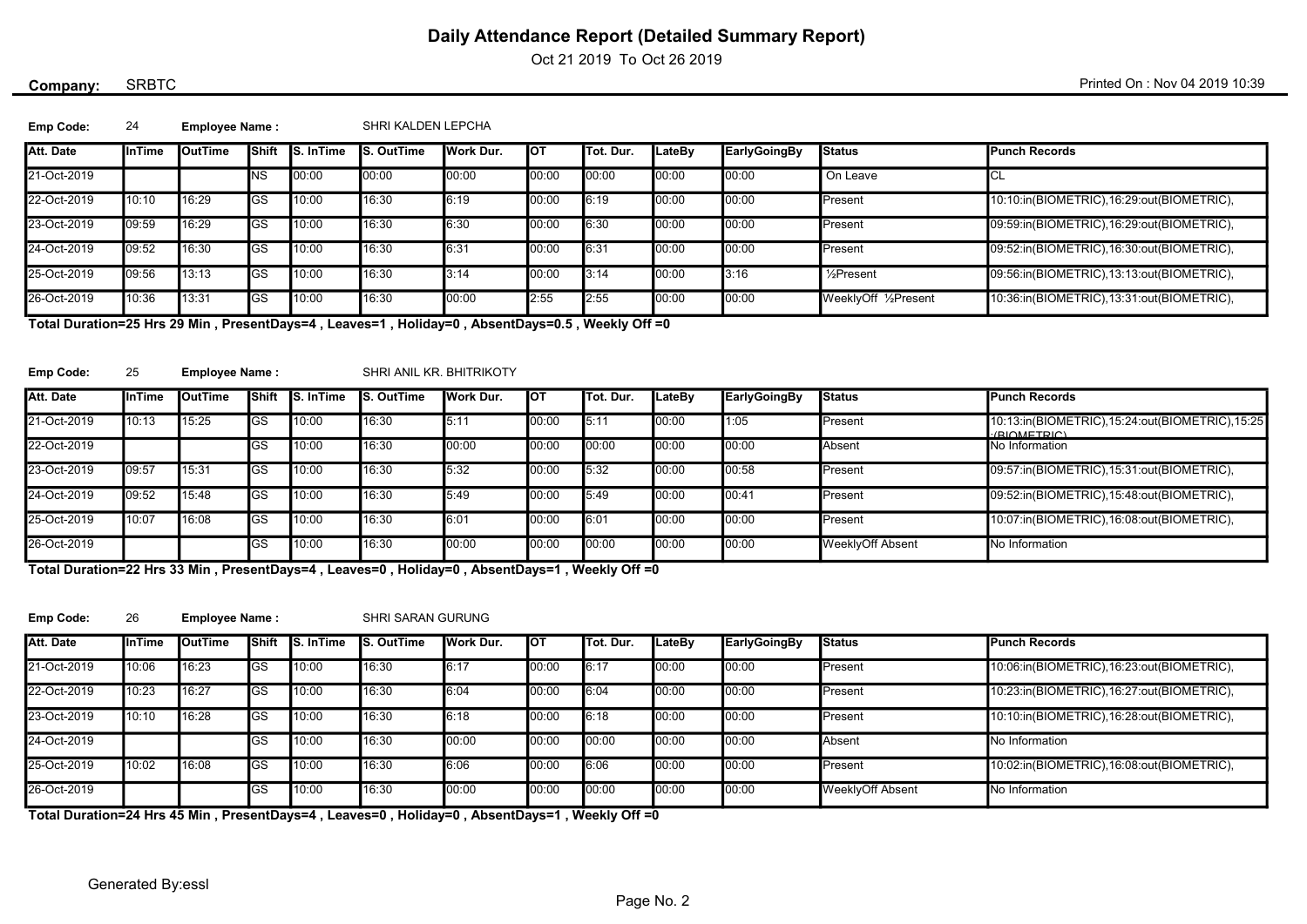Oct 21 2019 To Oct 26 2019

## SRBTC

Company: SRBTC SRBTC SRBTC SALL AND A 2019 10:39

| Emp Code:   | 27            | <b>Employee Name:</b> |                |                  | SHRI PRAMOD HARIJAN |           |        |           |               |              |                      |                                           |
|-------------|---------------|-----------------------|----------------|------------------|---------------------|-----------|--------|-----------|---------------|--------------|----------------------|-------------------------------------------|
| Att. Date   | <b>InTime</b> | <b>I</b> OutTime      | <b>I</b> Shift | <b>S.</b> InTime | S. OutTime          | Work Dur. | Іот    | Tot. Dur. | <b>LateBy</b> | EarlyGoingBy | <b>Status</b>        | Punch Records                             |
| 21-Oct-2019 | 09:07         |                       | IGS            | 10:00            | 16:30               | 00:00     | 00:00  | 00:00     | 00:00         | 00:00        | Absent (No OutPunch) | 09:07:in(BIOMETRIC),                      |
| 22-Oct-2019 |               |                       | IGS            | 10:00            | 16:30               | 00:00     | 00:00  | 00:00     | 00:00         | 00:00        | Absent               | No Information                            |
| 23-Oct-2019 | 09:20         | 17:01                 | IGS            | 10:00            | 16:30               | 6:30      | 00:31  | 7:01      | 00:00         | 00:00        | Present              | 09:20:in(BIOMETRIC),17:01:out(BIOMETRIC), |
| 24-Oct-2019 | 08:46         | 16:46                 | <b>IGS</b>     | 10:00            | 16:30               | 6:47      | 100:00 | 6:47      | 00:00         | 00:00        | Present              | 08:46:in(BIOMETRIC),16:46:out(BIOMETRIC), |
| 25-Oct-2019 | 09:12         | 17:09                 | IGS            | 10:00            | 16:30               | 6:31      | 00:39  | 7:10      | 00:00         | 00:00        | Present              | 09:12:in(BIOMETRIC),17:09:out(BIOMETRIC), |
| 26-Oct-2019 | 09:40         | 13:32                 | IGS            | 10:00            | 16:30               | 00:00     | 3:52   | 3:52      | 00:00         | 00:00        | WeeklyOff 1/2Present | 09:40:in(BIOMETRIC),13:32:out(BIOMETRIC), |

Total Duration=24 Hrs 50 Min , PresentDays=3.5 , Leaves=0 , Holiday=0 , AbsentDays=2 , Weekly Off =0

| <b>Emp Code:</b> |  | <b>Employee Name:</b> | <b>SMT. JULY BARAILY</b> |
|------------------|--|-----------------------|--------------------------|
|------------------|--|-----------------------|--------------------------|

| <b>SMT. JULY BARAILY</b> |  |
|--------------------------|--|
|--------------------------|--|

| Att. Date   | <b>InTime</b> | <b>I</b> OutTime | IShift      | <b>I</b> S. InTime | <b>S. OutTime</b> | Work Dur. | <b>I</b> OT | ITot. Dur. | <b>LateBy</b> | EarlyGoingBy | <b>I</b> Status      | <b>IPunch Records</b>                      |
|-------------|---------------|------------------|-------------|--------------------|-------------------|-----------|-------------|------------|---------------|--------------|----------------------|--------------------------------------------|
| 21-Oct-2019 | 10:09         | 16:30            | <b>I</b> GS | 10:00              | 16:30             | 6:21      | 00:00       | 6:21       | 00:00         | 00:00        | Present              | 10:09:in(BIOMETRIC), 16:30:out(BIOMETRIC), |
| 22-Oct-2019 | 10:12         | 16:29            | <b>I</b> GS | 10:00              | 16:30             | 6:17      | 100:00      | 6:17       | 00:00         | 00:00        | Present              | 10:12:in(BIOMETRIC), 16:29:out(BIOMETRIC), |
| 23-Oct-2019 | 09:59         | 16:29            | <b>I</b> GS | 10:00              | 16:30             | 6:30      | 100:00      | 6:30       | 00:00         | 00:00        | Present              | 09:59:in(BIOMETRIC),16:29:out(BIOMETRIC),  |
| 24-Oct-2019 | 10:03         | 16:30            | <b>I</b> GS | 10:00              | 16:30             | 6:27      | 100:00      | 6:27       | 00:00         | 00:00        | Present              | 10:03:in(BIOMETRIC),16:30:out(BIOMETRIC),  |
| 25-Oct-2019 | 10:02         | 16:31            | IGS         | 10:00              | 16:30             | 6:29      | 100:00      | 6:29       | 00:00         | 00:00        | Present              | 10:02:in(BIOMETRIC), 16:31:out(BIOMETRIC), |
| 26-Oct-2019 | 10:00         | 13:30            | IGS         | 10:00              | 16:30             | 00:00     | 13:30       | 3:30       | 00:00         | 00:00        | WeeklyOff 1/2Present | 10:00:in(BIOMETRIC), 13:30:out(BIOMETRIC), |

Total Duration=35 Hrs 34 Min , PresentDays=5.5 , Leaves=0 , Holiday=0 , AbsentDays=0 , Weekly Off =0

Emp Code: 29

Employee Name : SHRI MAHESH CHETTRI

| <b>Att. Date</b> | <b>I</b> InTime | <b>I</b> OutTime | Shift       | <b>I</b> S. InTime | <b>S. OutTime</b> | Work Dur. | <b>I</b> OT | ITot. Dur. | <b>LateBv</b> | EarlyGoingBy | <b>I</b> Status      | <b>I</b> Punch Records                     |
|------------------|-----------------|------------------|-------------|--------------------|-------------------|-----------|-------------|------------|---------------|--------------|----------------------|--------------------------------------------|
| 21-Oct-2019      |                 |                  | INS         | 00:00              | 00:00             | 00:00     | 00:00       | 00:00      | 00:00         | 00:00        | <b>Absent</b>        | No Information                             |
| 22-Oct-2019      | 10:07           | 16:27            | <b>GS</b>   | 10:00              | 16:30             | 6:20      | 00:00       | 6:20       | 00:00         | 00:00        | Present              | 10:07:in(BIOMETRIC), 16:27:out(BIOMETRIC), |
| 23-Oct-2019      | 10:09           | 16:28            | <b>I</b> GS | 10:00              | 16:30             | 6:19      | 00:00       | 6:19       | 00:00         | 00:00        | Present              | 10:09:in(BIOMETRIC), 16:28:out(BIOMETRIC), |
| 24-Oct-2019      | 10:09           | 16:30            | <b>GS</b>   | 10:00              | 16:30             | 6:21      | 00:00       | 6:21       | 00:00         | 00:00        | Present              | 10:09:in(BIOMETRIC), 16:30:out(BIOMETRIC), |
| 25-Oct-2019      |                 |                  | lGS         | 10:00              | 16:30             | 00:00     | 00:00       | 00:00      | 00:00         | 00:00        | <b>Absent</b>        | No Information                             |
| 26-Oct-2019      | 10:09           | 13:31            | IGS         | 10:00              | 16:30             | 00:00     | 3:22        | 3:22       | 00:00         | 00:00        | WeeklvOff 1/2Present | 10:09:in(BIOMETRIC), 13:31:out(BIOMETRIC), |

Total Duration=22 Hrs 22 Min , PresentDays=3.5 , Leaves=0 , Holiday=0 , AbsentDays=2 , Weekly Off =0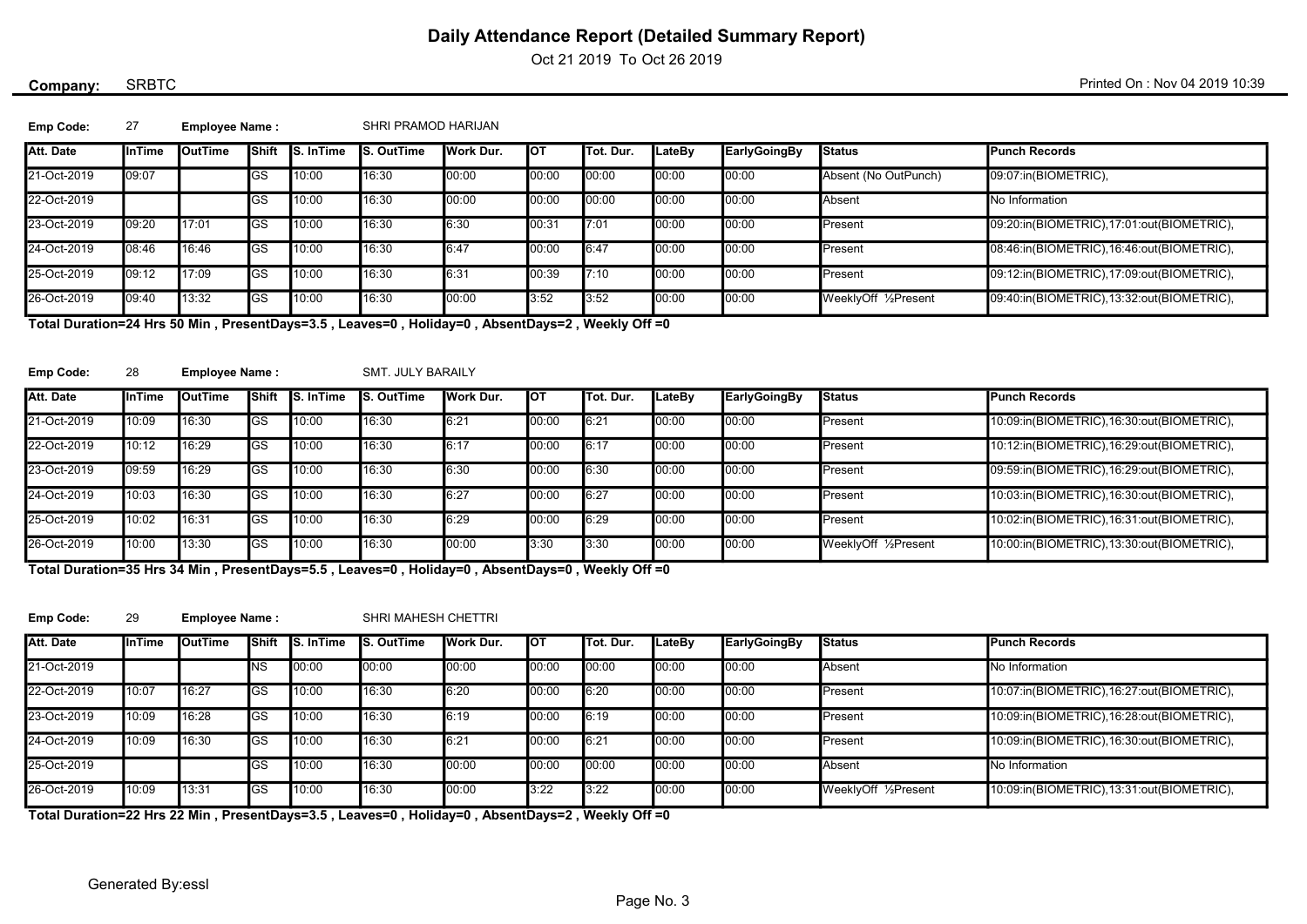Oct 21 2019 To Oct 26 2019

## SRBTC

Company: SRBTC SRBTC SRBTC SALL AND A 2019 10:39

| <b>Emp Code:</b>                                                                        | 30     | <b>Employee Name:</b> |             |                  |                   | SHRI CHANDRA KR. PRADHAN |      |            |        |              |                          |                                           |  |  |
|-----------------------------------------------------------------------------------------|--------|-----------------------|-------------|------------------|-------------------|--------------------------|------|------------|--------|--------------|--------------------------|-------------------------------------------|--|--|
| Att. Date                                                                               | InTime | <b>OutTime</b>        | IShift      | <b>S.</b> InTime | <b>S. OutTime</b> | Work Dur.                | Іот  | ITot. Dur. | LateBy | EarlyGoingBy | <b>Status</b>            | <b>Punch Records</b>                      |  |  |
| 21-Oct-2019                                                                             | 09:01  | 18:03                 | IGS         | 10:00            | 16:30             | 6:31                     | 1:33 | 8:04       | 00:00  | 00:00        | <b>I</b> Present         | 09:01:in(BIOMETRIC),18:03:out(BIOMETRIC), |  |  |
| 22-Oct-2019                                                                             | 09:00  | 17:34                 | IGS         | 10:00            | 16:30             | 6:31                     | 1:04 | 7:35       | 00:00  | 00:00        | <b>I</b> Present         | 09:00:in(BIOMETRIC),17:34:out(BIOMETRIC), |  |  |
| 23-Oct-2019                                                                             | 09:00  | 17:32                 | <b>GS</b>   | 10:00            | 16:30             | 6:31                     | 1:02 | 7:33       | 00:00  | 00:00        | Present                  | 09:00:in(BIOMETRIC),17:32:out(BIOMETRIC), |  |  |
| 24-Oct-2019                                                                             | 08:45  | 17:41                 | IGS         | 10:00            | 16:30             | 6:31                     | 1:11 | 7:42       | 00:00  | 00:00        | Present                  | 08:45:in(BIOMETRIC),17:41:out(BIOMETRIC), |  |  |
| 25-Oct-2019                                                                             | 08:33  | 17:48                 | IGS         | 10:00            | 16:30             | 6:31                     | 1:18 | 7:49       | 00:00  | 00:00        | <b>I</b> Present         | 08:33:in(BIOMETRIC),17:48:out(BIOMETRIC), |  |  |
| 26-Oct-2019                                                                             | 08:37  | 17:46                 | <b>I</b> GS | 10:00            | 16:30             | 00:00                    | 9:09 | 9:09       | 00:00  | 00:00        | <b>WeeklyOff Present</b> | 08:37:in(BIOMETRIC),17:46:out(BIOMETRIC), |  |  |
| The Protection of the FAMP. Processible Anti-color Anti-Phone Anti-color Michild Affair |        |                       |             |                  |                   |                          |      |            |        |              |                          |                                           |  |  |

Total Duration=47 Hrs 52 Min , PresentDays=6 , Leaves=0 , Holiday=0 , AbsentDays=0 , Weekly Off =0

| Emp Code:   | 31            | <b>Employee Name:</b> |              |                   |                   | SHRI SANJAY TAMANG |      |                  |               |              |                          |                                           |  |  |
|-------------|---------------|-----------------------|--------------|-------------------|-------------------|--------------------|------|------------------|---------------|--------------|--------------------------|-------------------------------------------|--|--|
| Att. Date   | <b>InTime</b> | <b>I</b> OutTime      | <b>Shift</b> | <b>IS.</b> InTime | <b>S. OutTime</b> | Work Dur.          | Іот  | <b>Tot. Dur.</b> | <b>LateBy</b> | EarlyGoingBy | <b>Status</b>            | <b>IPunch Records</b>                     |  |  |
| 21-Oct-2019 | 09:50         | 18:03                 | lGS          | 10:00             | 16:30             | 6:31               | 1:33 | 8:04             | 00:00         | 00:00        | <b>Present</b>           | 09:50:in(BIOMETRIC),18:03:out(BIOMETRIC), |  |  |
| 22-Oct-2019 | 09:46         | 17:34                 | lGS          | 10:00             | 16:30             | 6:31               | 1:04 | 7:35             | 00:00         | 00:00        | <b>I</b> Present         | 09:46:in(BIOMETRIC),17:34:out(BIOMETRIC), |  |  |
| 23-Oct-2019 | 09:39         | 17:32                 | lGS          | 10:00             | 16:30             | 6:31               | 1:02 | 17:33            | 00:00         | 00:00        | <b>I</b> Present         | 09:39:in(BIOMETRIC),17:32:out(BIOMETRIC), |  |  |
| 24-Oct-2019 | 09:49         | 17:41                 | <b>IGS</b>   | 10:00             | 16:30             | 6:31               | 1:1' | 7:42             | 00:00         | 00:00        | <b>Present</b>           | 09:49:in(BIOMETRIC),17:41:out(BIOMETRIC), |  |  |
| 25-Oct-2019 | 10:16         | 17:48                 | GS           | 10:00             | 16:30             | 6:14               | 1:18 | 17:32            | 00:00         | 00:00        | <b>I</b> Present         | 10:16:in(BIOMETRIC),17:48:out(BIOMETRIC), |  |  |
| 26-Oct-2019 | 10:24         | 17:46                 | IGS.         | 10:00             | 16:30             | 00:00              | 7:22 | 7:22             | 00:00         | 00:00        | <b>WeeklyOff Present</b> | 10:24:in(BIOMETRIC),17:46:out(BIOMETRIC), |  |  |

Total Duration=45 Hrs 48 Min , PresentDays=6 , Leaves=0 , Holiday=0 , AbsentDays=0 , Weekly Off =0

Emp Code: 32

Employee Name : SHRI DAWA TAMANG

| Att. Date   | <b>InTime</b> | <b>I</b> OutTime | Shift     | <b>I</b> S. InTime | <b>S. OutTime</b> | Work Dur. | <b>I</b> OT | <b>ITot. Dur.</b> | <b>ILateBy</b> | <b>EarlyGoingBy</b> | <b>Status</b>        | <b>Punch Records</b>                       |
|-------------|---------------|------------------|-----------|--------------------|-------------------|-----------|-------------|-------------------|----------------|---------------------|----------------------|--------------------------------------------|
| 21-Oct-2019 | 10:13         | 16:29            | lGS       | 10:00              | 16:30             | 6:16      | 00:00       | 6:16              | 00:00          | 00:00               | <b>I</b> Present     | 10:13:in(BIOMETRIC), 16:29:out(BIOMETRIC), |
| 22-Oct-2019 |               |                  | IGS       | 10:00              | 16:30             | 00:00     | 00:00       | 100:00            | 00:00          | 00:00               | Absent               | No Information                             |
| 23-Oct-2019 | 10:14         | 16:27            | <b>GS</b> | 10:00              | 16:30             | 6:13      | 00:00       | 6:13              | 00:00          | 00:00               | <b>I</b> Present     | 10:14:in(BIOMETRIC), 16:27:out(BIOMETRIC), |
| 24-Oct-2019 | 10:16         | 16:30            | IGS       | 10:00              | 16:30             | 6:14      | 00:00       | 6:14              | 00:00          | 00:00               | <b>I</b> Present     | 10:16:in(BIOMETRIC),16:30:out(BIOMETRIC),  |
| 25-Oct-2019 |               |                  | <b>GS</b> | 10:00              | 16:30             | 00:00     | 00:00       | 00:00             | 00:00          | 00:00               | <b>Absent</b>        | No Information                             |
| 26-Oct-2019 | 09:58         | 13:30            | lGS       | 10:00              | 16:30             | 00:00     | 3:32        | 3:32              | 00:00          | 00:00               | WeeklyOff 1/2Present | 09:58:in(BIOMETRIC),13:30:out(BIOMETRIC),  |

Total Duration=22 Hrs 15 Min , PresentDays=3.5 , Leaves=0 , Holiday=0 , AbsentDays=2 , Weekly Off =0